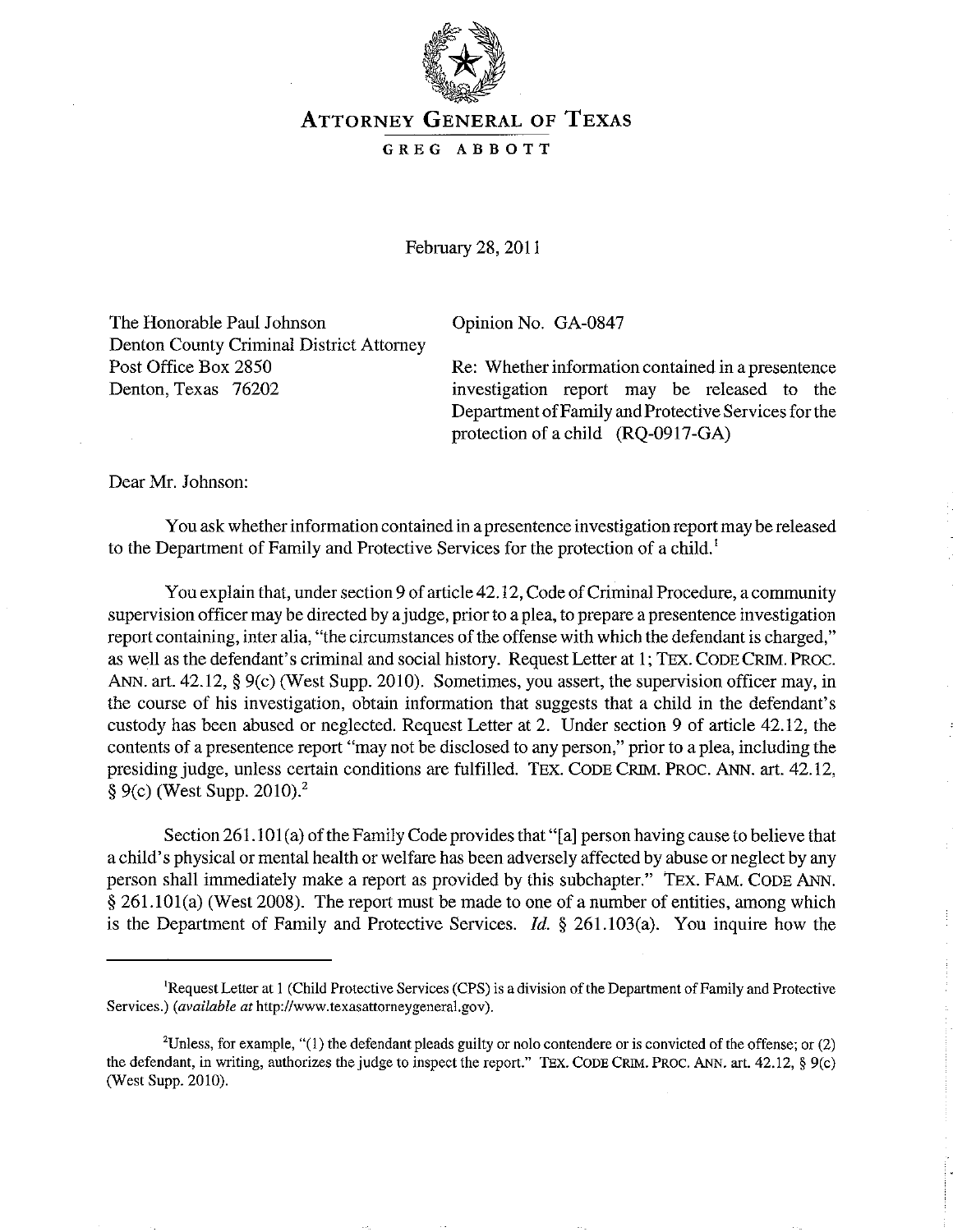confidentiality of the presentence investigation report may be reconciled with the duty of any person to report suspected child abuse or neglect. Request Letter at 1-2.

In a 1999 opinion, this office considered a somewhat similar situation. *See* Tex. Att'y Gen. Op. No. JC-0070 (1999). In that case, the Polygraph Examiners Act provided that information obtained in connection with a polygraph examination was confidential.  $Id$ . at 1, 3. This office unequivocally proclaimed that section 261.101 of the Family Code took precedence over other conflicting confidentiality statutes: "We believe that the legislature intended section 261.101 of the Family Code to prevail over any inconsistent statute, which includes section 19A of the Polygraph Examiners Act, unless the inconsistent statute explicitly recognizes and excepts itself from section 261.101." *Id.* at 5. The opinion continued:

> In our opinion, the legislature deemed the protection of children more important than any other interest not explicitly protected from section 261.101's reach. Section 261.101(a) therefore *orders* any person who has reason to suspect that a child has been abused or neglected *immediately* to report the information. Subsection (c) declares that the report requirement applies *without exception* and regardless of the application of a privilege ....

> In *Albright v. Texas Department of Human Services, 859*  S.W.2d 575 (Tex. App.—Houston [1st Dist.] 1993, no writ), the court stated that, under the Family Code, the protection of the child is paramount "in instances of suspected child abuse." The court further stated that the Family Code provisions regarding mandatory reporting of suspected child abuse, among other provisions, indicate that preventing child abuse is a high priority in this state and "demonstrate the public commitment to" promoting children's welfare.

Id. at 6 (citations omitted).

We believe that Opinion JC-0070 correctly construed the law. The Legislature has met in five regular sessions since the issuance of that opinion and has not challenged its conclusions. Moreover, because the protection of children outweighs other competing interests, it is our view that section 261.101 of the Family Code prevails over any inconsistent statute "unless the inconsistent statute explicitly recognizes and excepts itself from section 261.101." Id. at 5. Section 9 of article 42.12 of the Code of Criminal Procedure does not in any manner reference section 261.101, and we consequently conclude that the duty to report an instance of child abuse or neglect under section 261.101 prevails over the confidentiality provisions of section 9 of article 42.12. Accordingly, in answer to your first question, information contained in a pre-plea presentence investigation report may be disclosed to the Department of Family and Protective Services to the extent that such information discloses that a child's physical or mental health or welfare has been adversely affected by abuse or neglect, despite section 9 of article 42.12 of the Code of Criminal Procedure.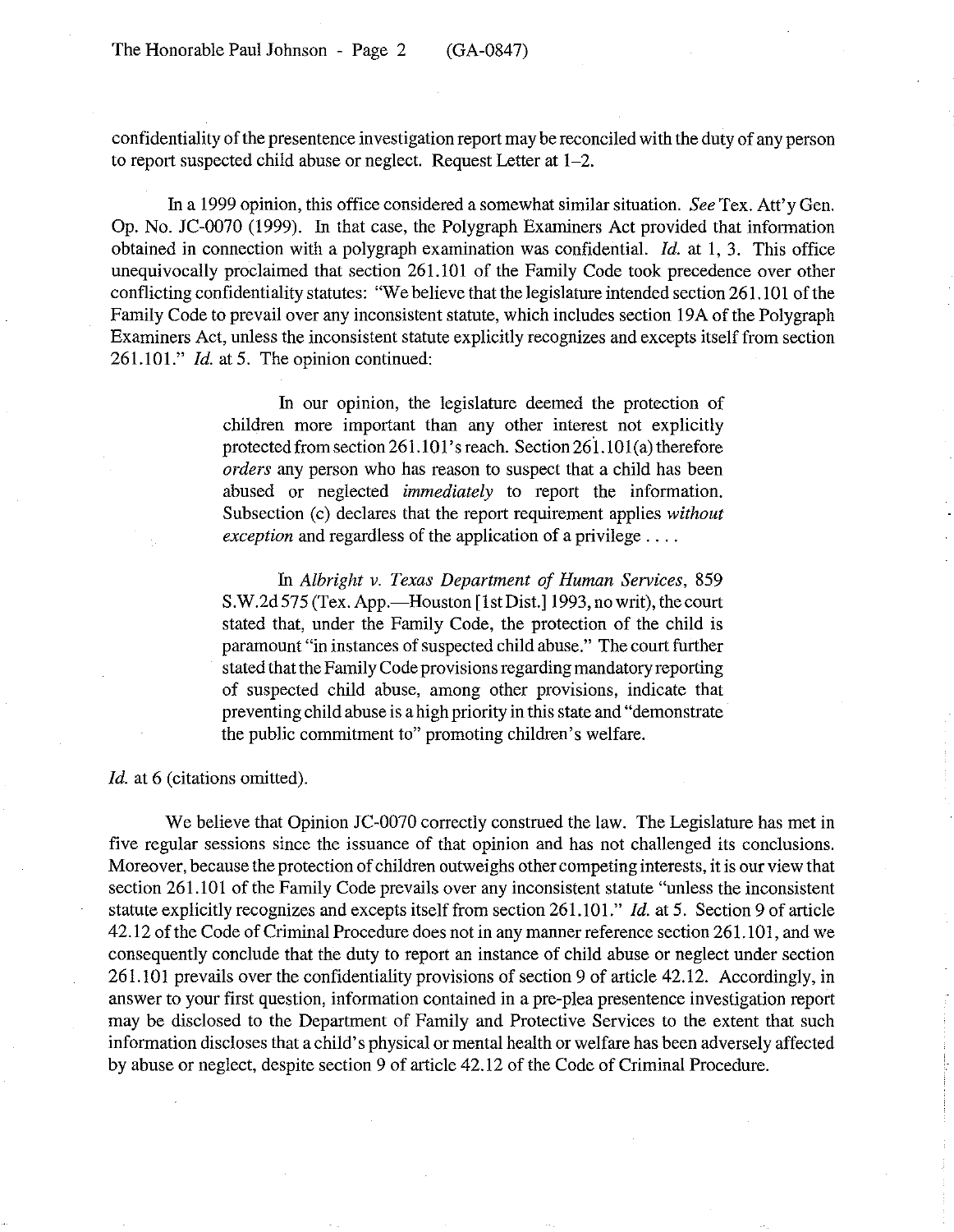You also ask whether a community supervision officer who makes a report of child abuse or neglect to the Department of Family and Protective Services is immune from civil and criminal liability under section 261.106 of the Family Code. *See* Request Letter at 1. "A person acting in good faith who reports ... alleged child abuse or neglect ... is immune from civil or criminal liability that might otherwise be incurred or imposed." TEX. FAM. CODE ANN,  $\S 261.106(a)$  (West 200S). *See also State* v. *Harrod,* SI S.W.3d 904, 90S (Tex. App.-Dallas 2002, pet. ref'd) ("legislature intended to protect reporters of child abuse from liability for the act of reporting the abuse itself, not from civil or criminal liability generally"). We conclude that a community supervision officer who in good faith makes a report of child abuse or neglect to the Department of Family and Protective Services is immune from civil and criminal liability under section 261.106(a) of the Family Code.